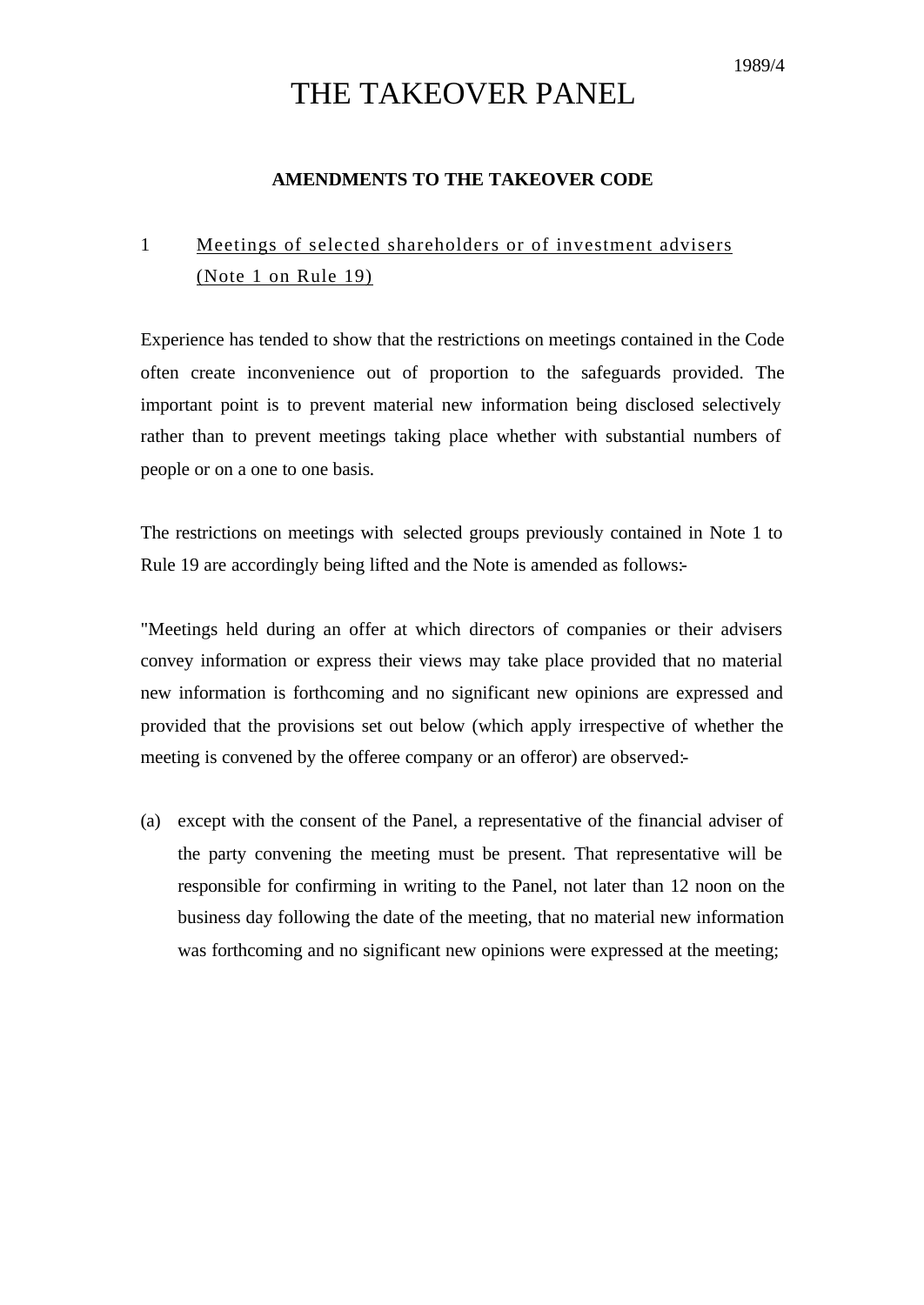(b) if, notwithstanding the above, at the meeting any material new information or significant new opinion does emerge, a circular giving details must be sent to shareholders as soon as possible thereafter: in the final stages of an offer it may be necessary to make use of paid newspaper space as well as a circular. The circular or advertisement should include the directors' responsibility statement. If such new information or opinion is not capable of being substantiated as required by the Code (eg a profit forecast), this should be made clear and it should be formally withdrawn in the circular or advertisement.

Should there be any dispute as to whether the provisions of this Note have been complied with, the relevant financial adviser will be expected to satisfy the Panel that they were. Financial advisers may, therefore, find it useful to record the proceedings of meetings, although this is not a requirement.

The above provisions cover all meetings held during an offer with shareholders, selected shareholders, analysts or stockbrokers or others engaged in investment management or advice. The provisions apply to such meetings wherever they are held and however many people are present, unless the meetings take place by chance. Meetings with employees in their capacity as such (rather than in their capacity as shareholders) are not normally covered by this Note, although the Panel should be consulted if any relevant employee holds a significant number of shares."

#### 2 Acceptance conditions in offer documents

Rule 24.6 of the Code provides that offer documents must incorporate language which appropriately reflects Notes 4-7 on Rule 10 and those parts of Rules 17 and 31-34 which impose timing obligations or restrictions on offerors or confer rights on shareholders of the offeree company. Since the Panel has not in the past allowed cross references to the Code in offer documents, Rule 24.6 has effectively required that the relevant parts of the Code be set out in full.